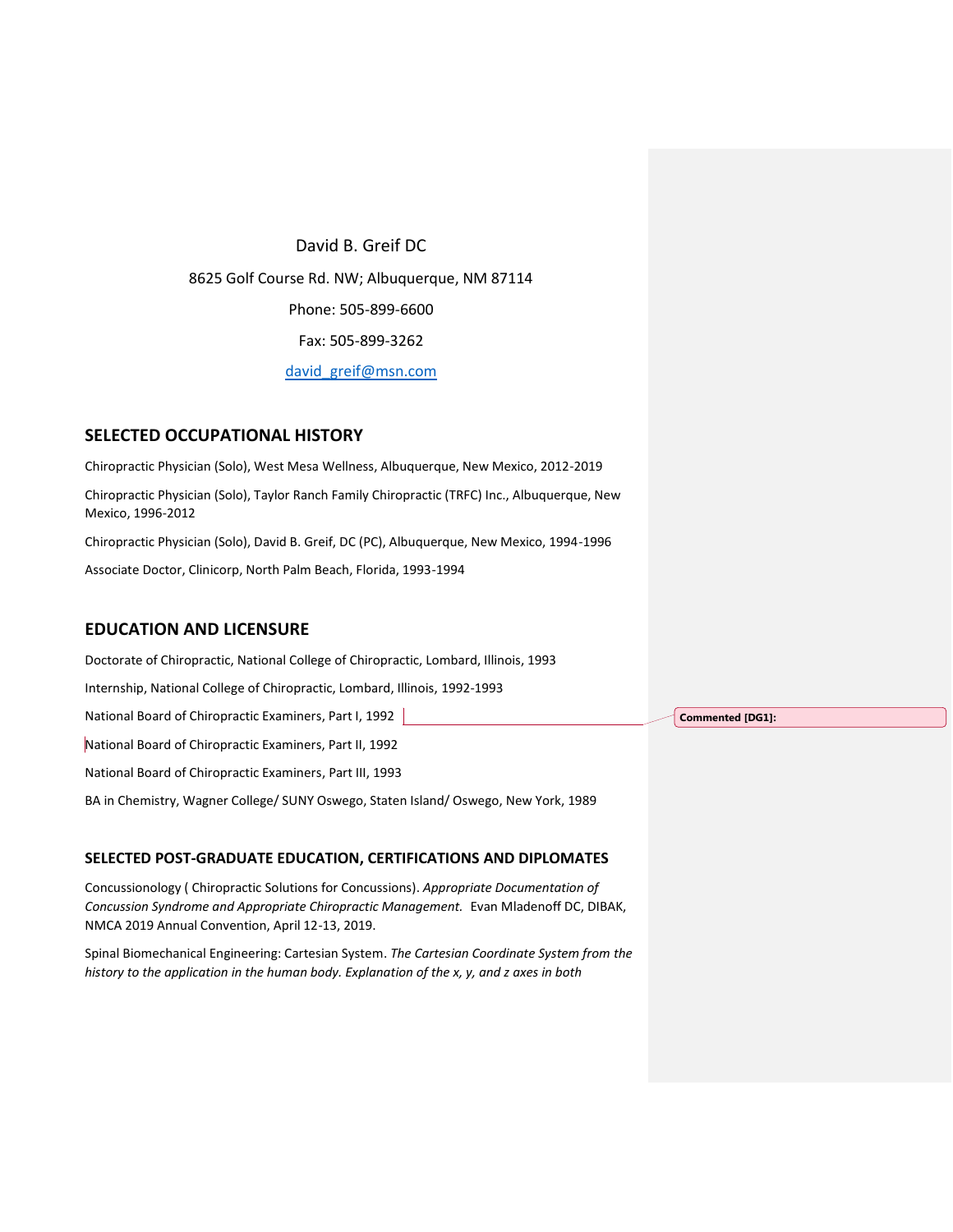*translation and rotation of thetas, and how they are applicable to human biomechanics.* Cleveland University- Kansas City, ACME Joint Providership with the State University of New York at Buffalo Jacobs School of Medicine and Biomedical Sciences, Academy of Chiropractic Post-Doctoral Division, Buffalo, NY, 2018.

Personal Injury 101. *Triaging and reporting while maintaining ethical medical-legal relationships. Neurodiagnostics, Imaging Protocols and Pathology of the Trauma Patient, and in-depth understanding of the protocols in triaging and reporting the clinical findings of the trauma patient. Maintaining ethical relationships with the medical-legal community.* Texas Chiropractic College, Academy of Chiropractic Post -Doctoral Division, Long Island, New York, 2017.

Physical Examination & Documentation of the Trauma Patient, *Diagnostics. Risk Factors, Clinical Presentation and Triaging the Trauma Patient, An extensive understanding of the injured with clinically coordinating the history, physical findings, and when to integrate neurodiagnostics. An understanding of how to utilize emergency room records in creating an accurate diagnosis and the significance of "risk factors" in spinal injury.* Texas Chiropractic College, Academy of Chiropractic Post-Doctoral Division, Long Island, New York, 2017.

Crash dynamics and Its Relationship to Causality. *An extensive understanding of the physics involved in the transference of energy from the bullet car to the target car. This includes G's of force, newtons, gravity, energy, skid marks, crumple zones, spring factors, event data recorder and the graphing of the movement of the vehicle before, during, and after the crash.* Texas Chiropractic College, Academy of Chiropractic Post-Doctoral Division, Long Island, New York, 2017.

MRI, Bone Scan and X-Ray Protocols, Physiology and Indications of the Trauma Patient. *MRI interpretation, physiology, history and clinical indications, bone scan interpretation, physiology, and clinical indications for the trauma patient.* Texas Chiropractic College, Academy of Chiropractic Post-Doctoral Division, Long Island, New York, 2017.

Neurodiagnostic Testing: EMG/NVC, SSEP, VEP. BAER, and V-ENG. *Electromyography (EMG), Nerve Conduction Velocity (NVC), Somato Sensory Evoked Potential (SSEP), Visual Evoked Potential (VEP), Brain Stem Auditory Evoked Potential (BAER), and Visual Electronystagmosgraphy (V-ENG) interpretation, protocols, and clinical indications for the trauma patient.* Texas Chiropractic College, Academy of Chiropractic Post-Doctoral Division, Long Island, New York, 2017.

Documentation and Working within Your State Laws to Ensure Compliant Paperwork and Reimbursement. *Documentation and Reporting for the Trauma Victim, Understanding the necessity for accurate documentation and diagnosis utilizing the ICD-10 and the CPT to accurately describe the injury through diagnosis. Understanding and utilizing state regulations on reimbursement issues pertaining to healthcare.* Texas Chiropractic College, Academy of Chiropractic Post-Doctoral Division, Long Island, New York, 2017.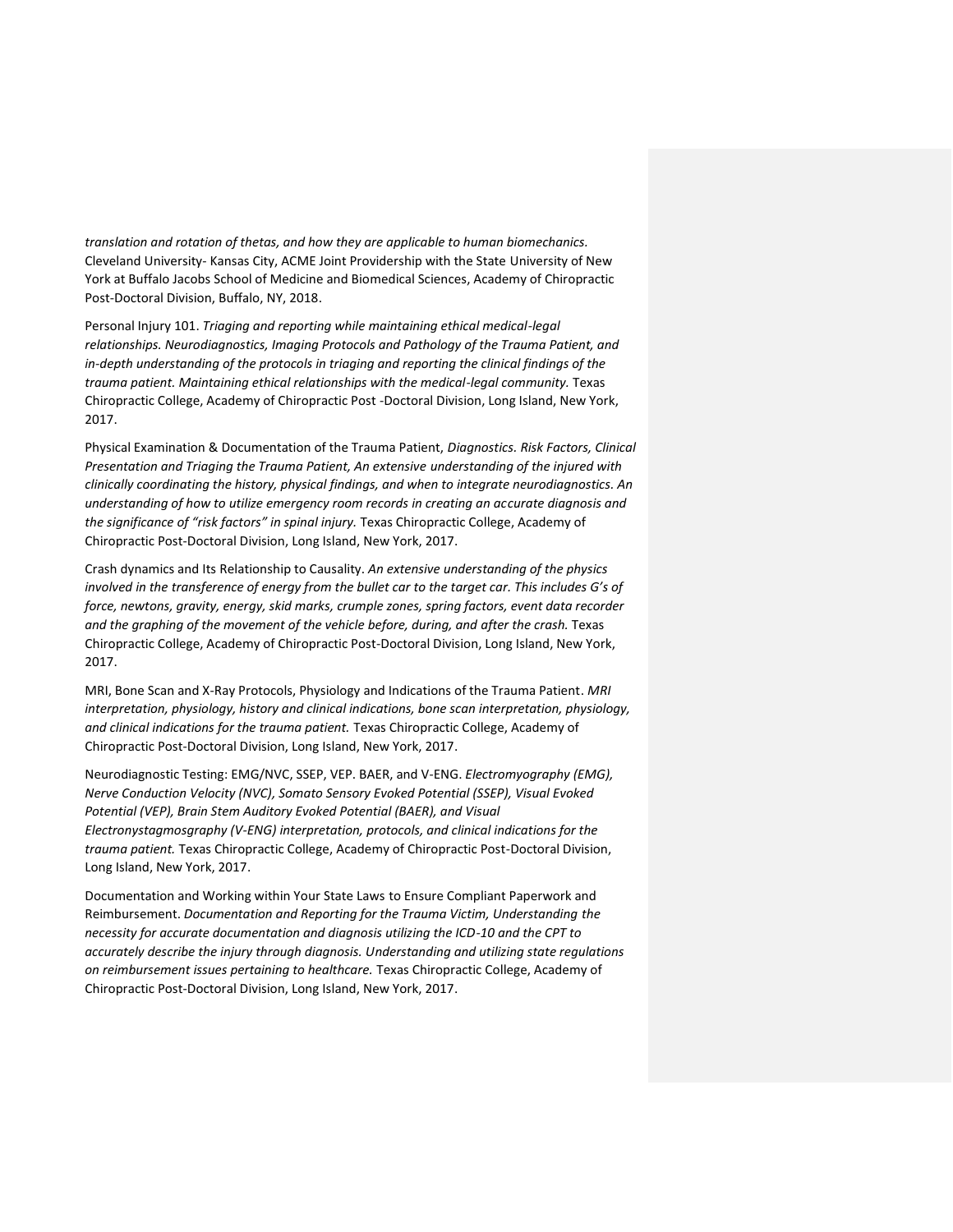Strategic Plan. *Documenting Clinically Correlated Bodily Injury to Causality, Understanding the necessity for accurate documentation, diagnosis, and clinical correlation to the injury when reporting injuries in the medical-legal community. Documenting the kinesiopathology, myopathology, neuropathology, and pathophysiology in both a functional and structural paradigm.* Texas Chiropractic College, Academy of Chiropractic Post-Doctoral Division, Long Island, New York, 2017.

MRI History and Physics. *MRI History and Physics, Magnetic fields, T1 and T2 relaxations, nuclear spins, phase encoding, spin echo, T1 and T2 contrast, magnetic properties of metals and the historical perspective of the creation of NMR and MRI.* Texas Chiropractic College, ACCME Joint Providership with the State University of New York at Buffalo Jacobs School of Medicine and Biomedical Sciences, Academy of Chiropractic Post-Doctoral Division, Buffalo, New York, 2017.

MRI Interpretation of Lumbar Herniated Discs. *MRI interpretation of Lumbar Herniations, MRI slices, views, T1, T2, STIR axial, stacking, FFE, FSE, and sagittal images in the interpretation of lumbar herniations. With the co-morbidities and complications of stenosis, pseudo-protrusions, cantilevered vertebrate. Schmori's notes and herniations. Morphology of lumbar disc pathologies of central and lateral herniations, protrusions, extrusions, sequestration, focal and broad based herniations are defined and illustrated. Central canal and cauda equina compromise interpretation with management.* Texas Chiropractic College, ACCME Joint Providership with the State University of New York at Buffalo Jacobs School of Medicine and Biomedical Sciences, Academy of Chiropractic Post-Doctoral Division, Buffalo, New York, Albuquerque, New Mexico, 2017.

MRI Spinal Anatomy and Protocols. *Normal anatomy of axial and sagittal views utilizing T1, T2, #D gradient and STIR sequences of imaging. Standardized and desired protocols in views and sequencing of MRI examination to create an accurate diagnosis in MRI.* Texas Chiropractic College, ACCME Joint Providership with the State University of New York at Buffalo Jacobs School of Medicine and Biomedical Sciences, Academy of Chiropractic Post-Doctoral Division, Buffalo, New York, 2017, Albuquerque, New Mexico, 2017.

MRI Disc Pathology and Spinal Stenosis. *MRI interpretation of bulged, herniated, protruded, extruded, sequestered and fragmented disc pathologies in etiology and neurological sequelae in relationship to the spinal cord and spinal nerve roots.* Texas Chiropractic College, ACCME Joint Providership with the State University of New York at Buffalo Jacobs School of Medicine and Biomedical Sciences, Academy of Chiropractic Post-Doctoral Division, Buffalo, New York, 2017, Albuquerque, New Mexico, 2017.

MRI Spinal Pathology. *MRI interpretation of bone, intradural, extradural, cord and neural sleeve lesions. Tuberculosis, drop lesions, metastasis, ependymoma, schwannoma and numerous other spinal related tumors, and lesions.* Texas Chiropractic College, AACME Joint Providership with the State University of New York at Buffalo Jacobs School of Medicine and Biomedical Sciences,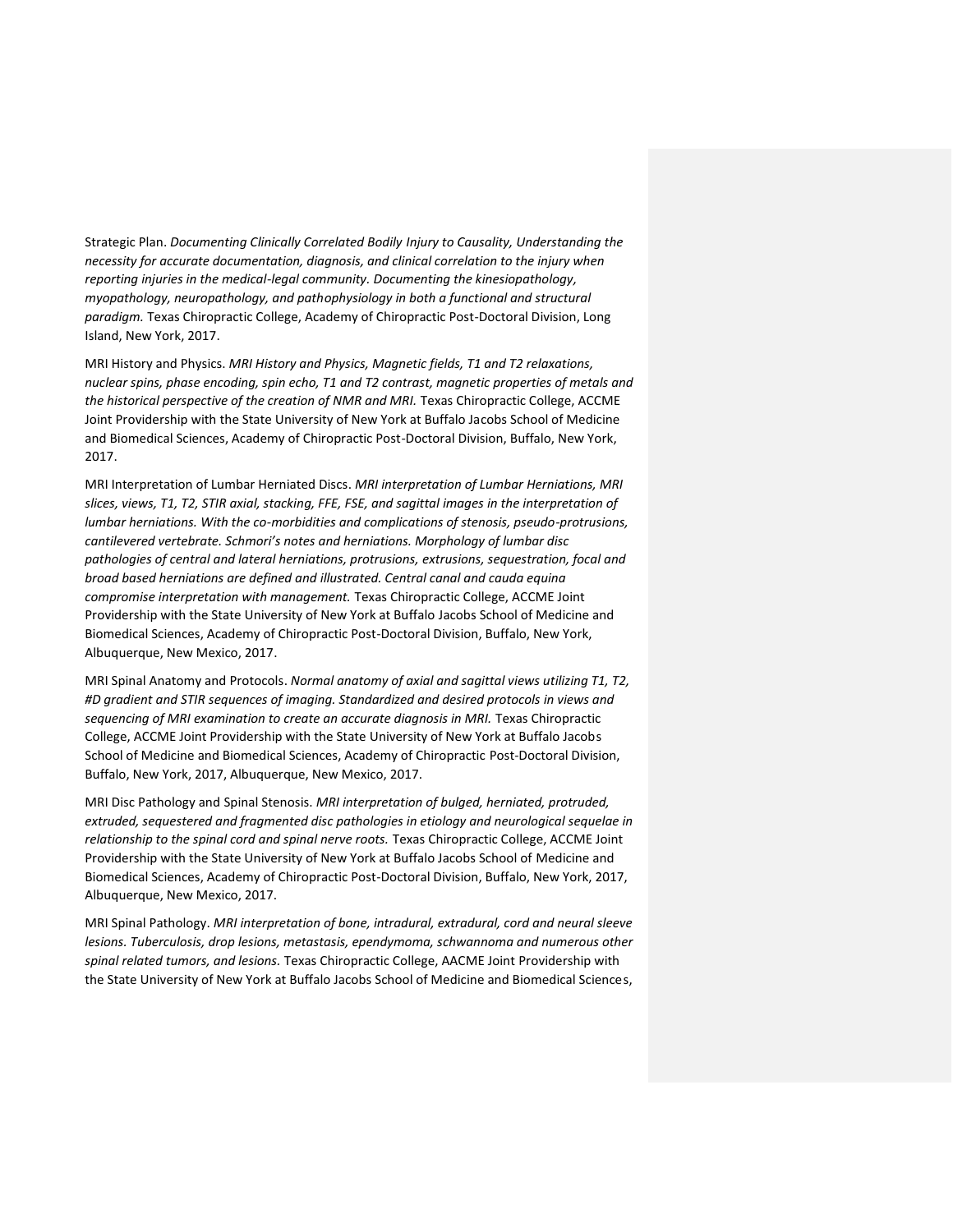Academy of Chiropractic Post-Doctoral Division, Buffalo, New York, 2017, Albuquerque, New Mexico, 2017.

MRI Methodology of Analysis. *MRI interpretation sequencing of the cervical, thoracic, and lumbar spine inclusive of T1, T2, STIR and #D gradient studies to ensure the accurate diagnosis of the region visualized.* Texas Chiropractic College, AACME Joint Providership with the State University of New York at Buffalo Jacobs School of Medicine and Biomedical Sciences, Academy of Chiropractic Post-Doctoral Division, Buffalo, New York, 2017, Albuquerque, New Mexico, 2017.

MRI Clinical Application. *The clinical application of the results of space occupying lesions. Disc and tumor pathologies and the clinical indications of manual and adjustive therapies in the patient with spinal nerve root and spinal cord insult as sequelae.* Texas Chiropractic College, AACME Joint Providership with the State University of New York at Buffalo Jacobs School of Medicine and Biomedical Sciences, Academy of Chiropractic Post-Doctoral Division, Buffalo, New York, 2017, Albuquerque, New Mexico, 2017.

MRI Disc Overview & Imaging Protocols. *MRI slices, views, T1, T2, STIR axial, stacking, FFE, FSE, and sagittal images. Clinical indication for the utilization of MRI and pathologies of disc in both trauma and non-trauma sequellae, including bulge, herniation protrusion, extrusion, and sequestration.* Texas Chiropractic College, AACME Joint Providership with the State University of New York at Buffalo Jacobs School of Medicine and Biomedical Sciences, Academy of Chiropractic Post-Doctoral Division, Buffalo, New York, 2017, Albuquerque, New Mexico, 2017.

MRI Interpretation of Lumbar Bulge/Degeneration Disc Disease. *MRI Interpretation of Lumbar Degeneration Bulges, MRI slices, views, TI, T2, STIR axial, stacking, FFE, FSE, and sagittal images in the interpretation of lumbar degeneration. With the co-morbidities and complications of stenosis, pseudo-protrusions, cantilevered vertebrate, Schmorl's nodes and herniations. Central canal and cauda equina compromise interpretations with management.* Texas Chiropractic College, AACME Joint Providership with the State University of New York at Buffalo Jacobs School of Medicine and Biomedical Sciences, Academy of Chiropractic Post-Doctoral Division, Buffalo, New York, 2017, Albuquerque, New Mexico, 2017.

MRI Interpretation of Cervical Bulges/Degenerative Disc Disease. *MRI Interpretation of Cervical Degeneration Bulges, MRI slices, views, T1, T2, STIR axial, stacking, FFE, FSE, and sagittal images in the interpretation of cervical degeneration. With the co-morbidities and complications of stenosis, pseudo-protrusions, cantilevered vertebrate, Schmorl's nodes and herniations. Spinal cord and canal compromise interpretation with management.* Texas Chiropractic College, AACME Joint Providership with the State University of New York at Buffalo Jacobs School of Medicine and Biomedical Sciences, Academy of Chiropractic Post-Doctoral Division, Buffalo, New York, 2017, Albuquerque, New Mexico, 2017.

MRI Interpretation of Cervical Herniated Discs. *MRI interpretation to cervical Herniations, MRI slices, views, T1, T2, STIR axial, FFE, FSE, and sagittal images in the interpretation of lumbar*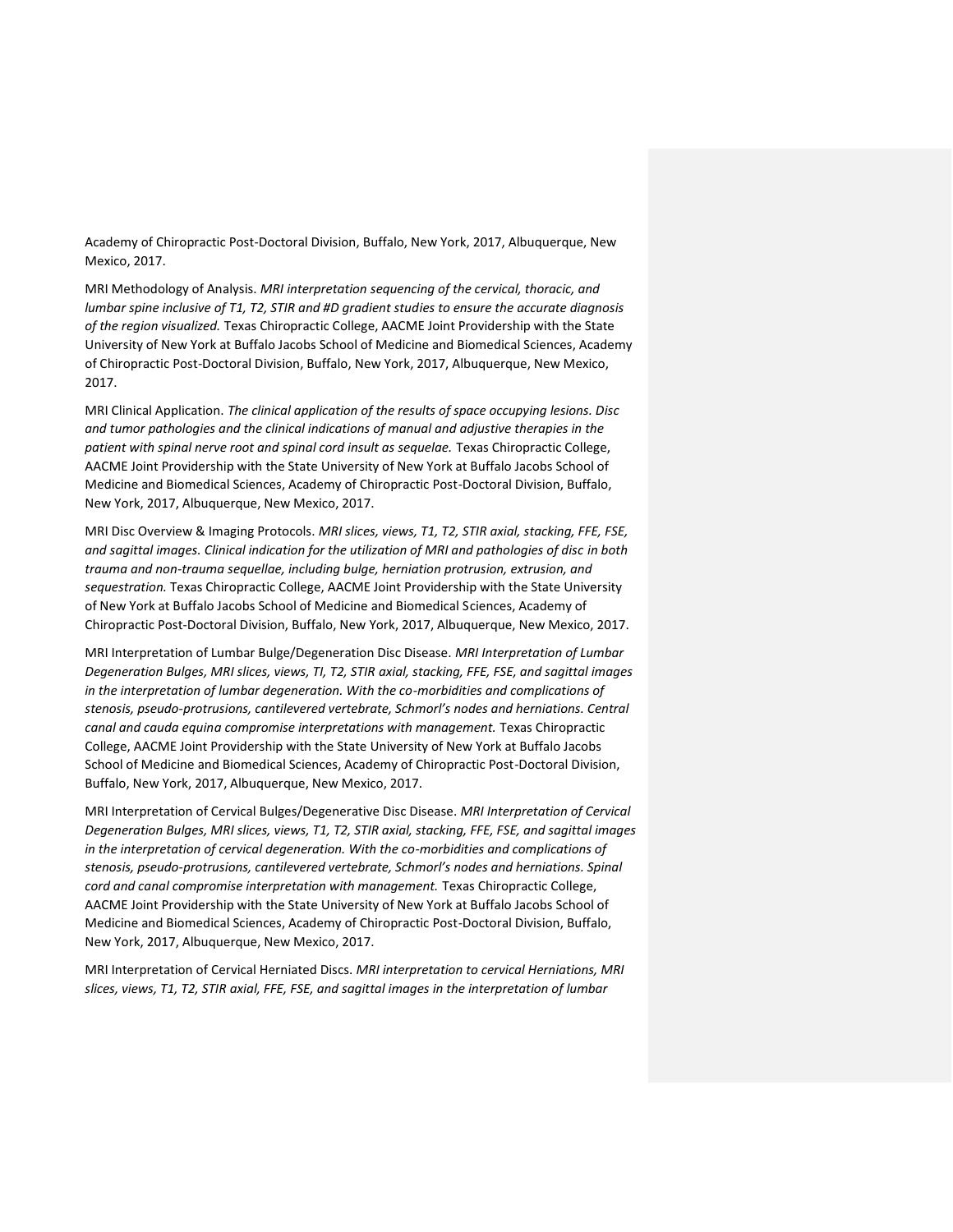*herniations. With the co-morbidities and complications of stenosis, pseudo-protrusions, cantilevered vertebrate, Schmol's nodes and herniations. Morphology of the cervical disc pathologies of central and lateral herniations, protrusions, extrusions, sequestration, focal and broad based herniations are defined and illustrated. Spinal cord and canal compromise.* Texas Chiropractic College, AACME Joint Providership with the State University of New York at Buffalo Jacobs School of Medicine and Biomedical Sciences, Academy of Chiropractic Post-Doctoral Division, Buffalo, New York, 2017, Albuquerque, New Mexico, 2017.

Virtual Grand Rounds. *MRI Interpretation of Degenerative Spine and Disc Disease with Overlapping Traumatic Insult to Both Spine and Disc, MRI slices, views, T1, T2, STIR axial, FFE, FSE, and sagittal images in the interpretation of degenerative, spondylolisthesis, spinal canal stenose, Modic type 3 changes, central herniations, extrusions, compressions, nerve root compressions, advances spurring, and thecal sac involvement from an orthopedic, emergency room, chiropractic, neurological, and physical medicine perspective.* Texas Chiropractic College, AACME Joint Providership with the State University of New York at Buffalo Jacobs School of Medicine and Biomedical Sciences, Academy of Chiropractic Post-Doctoral Division, Buffalo, New York, 2017, Albuquerque, New Mexico, 2017.

Active Release Upper Extremity. *Applying Active Release Technique in muscles of the upper extremity.* Certification in Upper Extremity Active Release Technique, 2007.

Active Release Spine. *Applying Active Release Technique to the muscles and tendons along the spine.* Certification in Active Release Spine, Diplomate, Full Body Certivied in Active Release Technique, 2007.

Chiropractic Biophysics Semi-Annual. *Variety of seminars on curve Reconstruction in the cervical, thoracic, and lumbar regions.* Chiropractic Biophysics Association, Las Vegas, Nevada, 2006.

Active Release Lower Extremity. *Applying Active Release Technique to muscles and tendons of the lower extremity.* Certification in Lower Extremity Active Release Technique, 2006

Motor Vehicle Collision Injuries. *Reconstructing Mechanism of Human Injuries sustained in motor vehicle accidents and appropriated documentation to support said accident.* Certificate in Motor Vehicle Collision Rehabilitation, Western States Chiropractic College, 2005.

The Era in Whiplash and Spinal Trauma (Part 1). Evaluating and Documenting Injuries in Motor Vehicle Accidents. Certification in The New Era in Whiplash and Spinal Trauma, Life Chiropractic College West, 2005.

Chiropractic Biophysics Cervical Rehabilitation. *Proficiency in evaluation cervical spinal curvature alterations and evaluating/applying appropriated traction/rehabilitation to restore normal lordosis.* Certification in Chiropractic Biophysics Cervical Rehabilitation, Diplomate, no, Chiropractic Biophysics Association, Cleveland College, 1995.